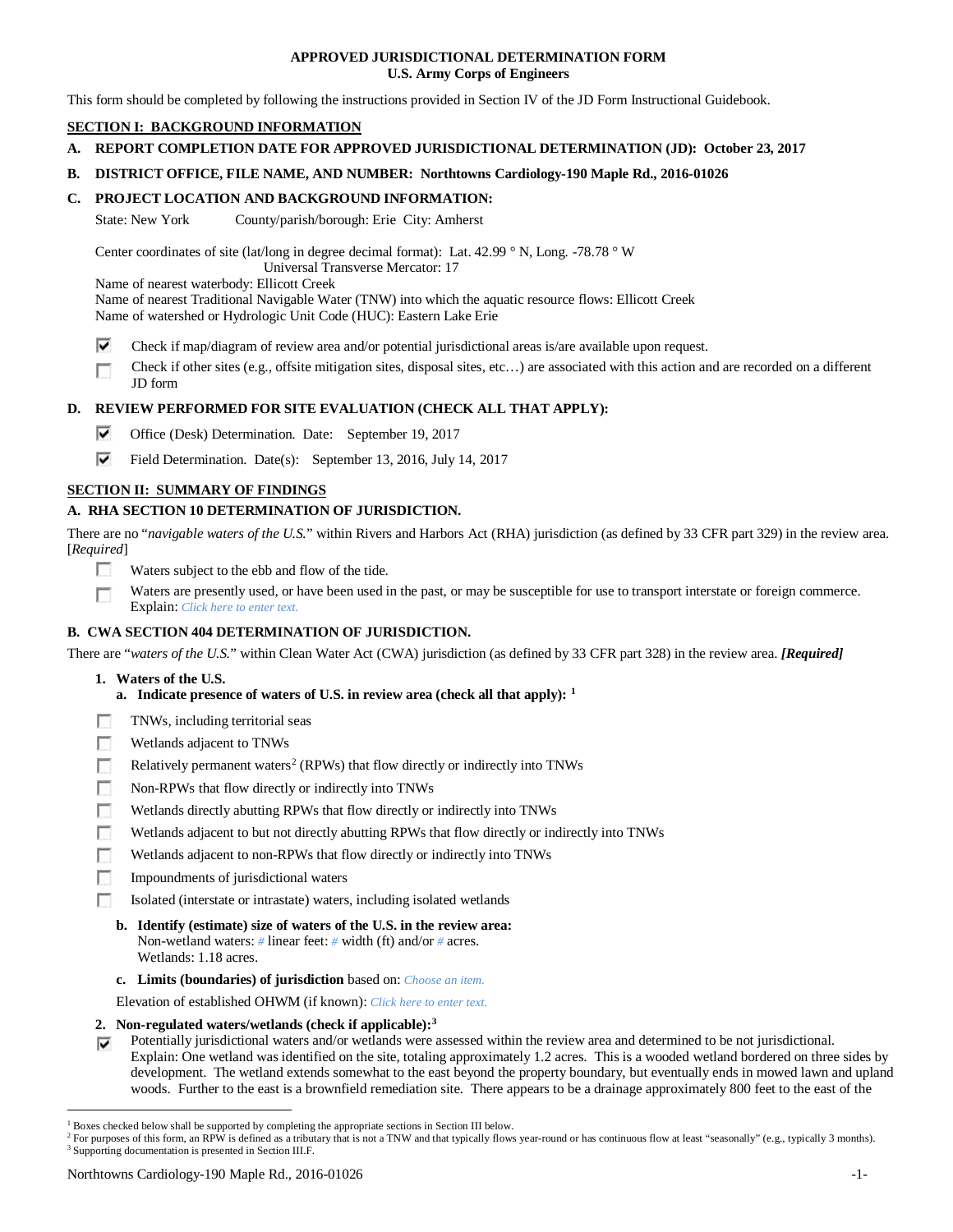wetland which borders the brownfield site, but the wetland ends several hundred feet from the drainage, which doesn't show up on the USGS quadrangle map. The soils of the entire area, including the wetland, show approximately 5% hydric components, perhaps indicating that the wetland is a result of development altering normal drainage patterns and causing water to stay in areas that were historically upland. The nearest tributary is approximately 3800 feet away from the wetland. The site was walked, and the only potential flow paths away from the wetland are to the storm sewer inlets on Maplemere Drive and to a storm inlet grate on the town park property north of the project site. Neither area exhibited any visible geographic feature or indication to suggest flow away from the wetland. Due to the distance to the nearest tributary and amount of development/disturbance in the area between the tributary and the wetland, there is no ecological connection between the wetland and the tributary, nor is there a possibility for a shallow subsurface connection to exist between the wetland and the tributary.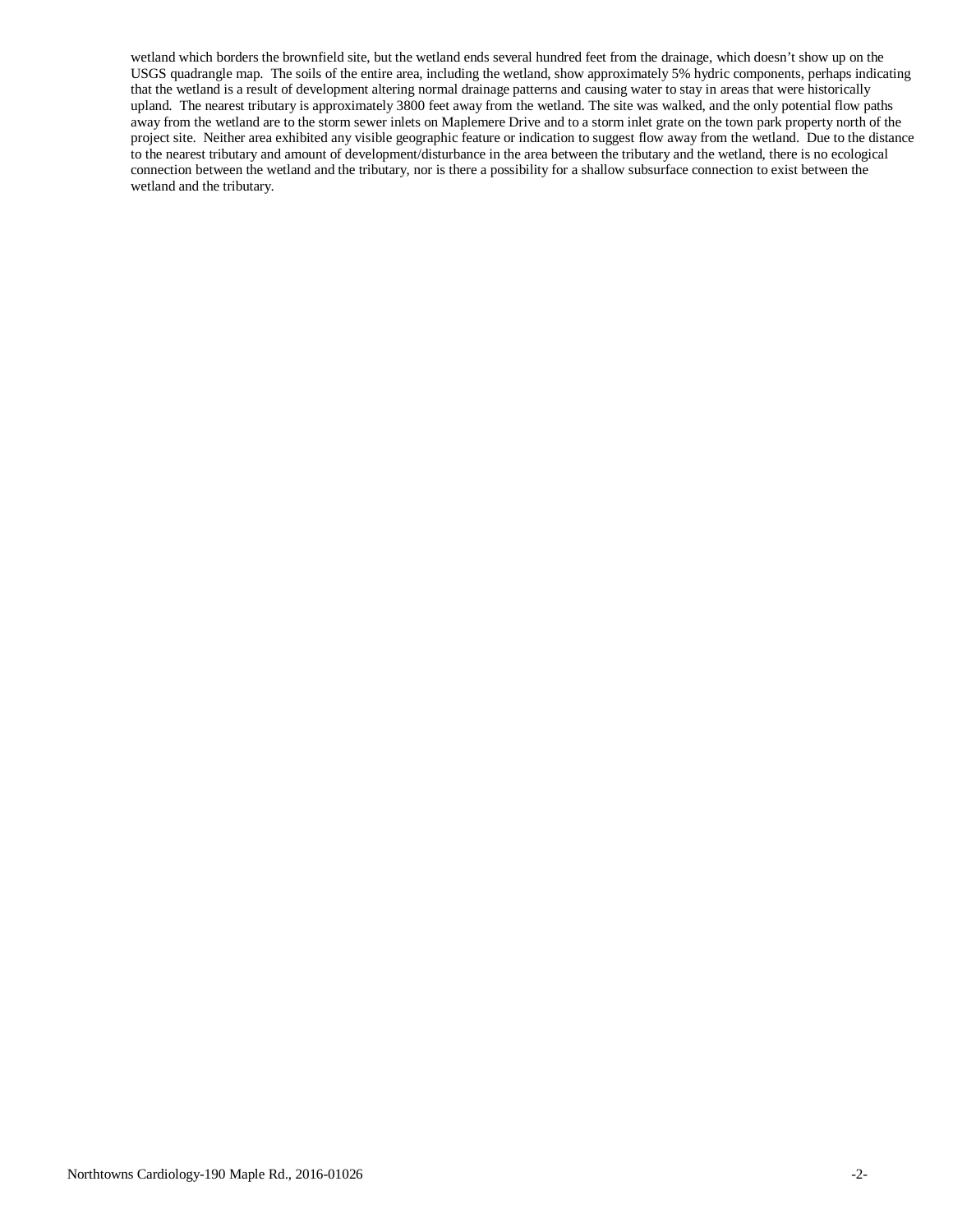### **SECTION III: CWA ANALYSIS**

### **A. TNWs AND WETLANDS ADJACENT TO TNWs**

**The agencies will assert jurisdiction over TNWs and wetlands adjacent to TNWs. If the aquatic resource is a TNW, complete Section III.A.1 and Section III.D.1. only; if the aquatic resource is a wetland adjacent to a TNW, complete Sections III.A.1 and 2 and Section III.D.1.; otherwise, see Section III.B below**.

- **1. TNW**  Identify TNW: *Click here to enter text.*
	- Summarize rationale supporting determination: *Click here to enter text.*
- **2. Wetland adjacent to TNW**

Summarize rationale supporting conclusion that wetland is "adjacent": *Click here to enter text.*

## **B. CHARACTERISTICS OF TRIBUTARY (THAT IS NOT A TNW) AND ITS ADJACENT WETLANDS (IF ANY):**

**This section summarizes information regarding characteristics of the tributary and its adjacent wetlands, if any, and it helps determine whether or not the standards for jurisdiction established under Rapanos have been met.** 

**The agencies will assert jurisdiction over non-navigable tributaries of TNWs where the tributaries are "relatively permanent waters" (RPWs), i.e. tributaries that typically flow year-round or have continuous flow at least seasonally (e.g., typically 3 months). A wetland that directly abuts an RPW is also jurisdictional. If the aquatic resource is not a TNW, but has year-round (perennial) flow, skip to Section III.D.2. If the aquatic resource is a wetland directly abutting a tributary with perennial flow, skip to Section III.D.4.**

**A wetland that is adjacent to but that does not directly abut an RPW requires a significant nexus evaluation. Corps districts and EPA regions will include in the record any available information that documents the existence of a significant nexus between a relatively permanent tributary that is not perennial (and its adjacent wetlands if any) and a traditional navigable water, even though a significant nexus finding is not required as a matter of law.**

**If the waterbody[4](#page-2-0) is not an RPW, or a wetland directly abutting an RPW, a JD will require additional data to determine if the waterbody has a significant nexus with a TNW. If the tributary has adjacent wetlands, the significant nexus evaluation must consider the tributary in combination with all of its adjacent wetlands. This significant nexus evaluation that combines, for analytical purposes, the tributary and all of its adjacent wetlands is used whether the review area identified in the JD request is the tributary, or its adjacent wetlands, or both. If the JD covers a tributary with adjacent wetlands, complete Section III.B.1 for the tributary, Section III.B.2 for any onsite wetlands, and Section III.B.3 for all wetlands adjacent to that tributary, both onsite and offsite. The determination whether a significant nexus exists is determined in Section III.C below.**

**1. Characteristics of non-TNWs that flow directly or indirectly into TNW**

**(i) General Area Conditions:**

Watershed size: *# Choose an item.* Drainage area: *# Choose an item.*

Average annual rainfall: *#* inches Average annual snowfall: *#* inches

## **(ii) Physical Characteristics:**

- (a) Relationship with TNW:
	- Tributary flows directly into TNW.
	- Tributary flows through *Choose an item.* tributaries before entering TNW.

Project waters are *Choose an item.* river miles from TNW. Project waters are *Choose an item.* river miles from RPW. Project waters are *Choose an item.* aerial (straight) miles from TNW. Project waters are *Choose an item.* aerial (straight) miles from RPW. Project waters cross or serve as state boundaries. Explain: *Click here to enter text.*

Identify flow route to TNW<sup>[5](#page-2-1)</sup>: Click here to enter text. Tributary stream order, if known: *Click here to enter text.*

(b) General Tributary Characteristics (check all that apply):

**Tributary** is: Natural

- Artificial (man-made). Explain: *Click here to enter text.*
- Manipulated (man-altered). Explain: *Click here to enter text.*

<span id="page-2-1"></span><span id="page-2-0"></span> <sup>4</sup> Note that the Instructional Guidebook contains additional information regarding swales, ditches, washes, and erosional features generally and in the arid West. <sup>5</sup> Flow route can be described by identifying, e.g., tributary a, which flows through the review area, to flow into tributary b, which then flows into TNW.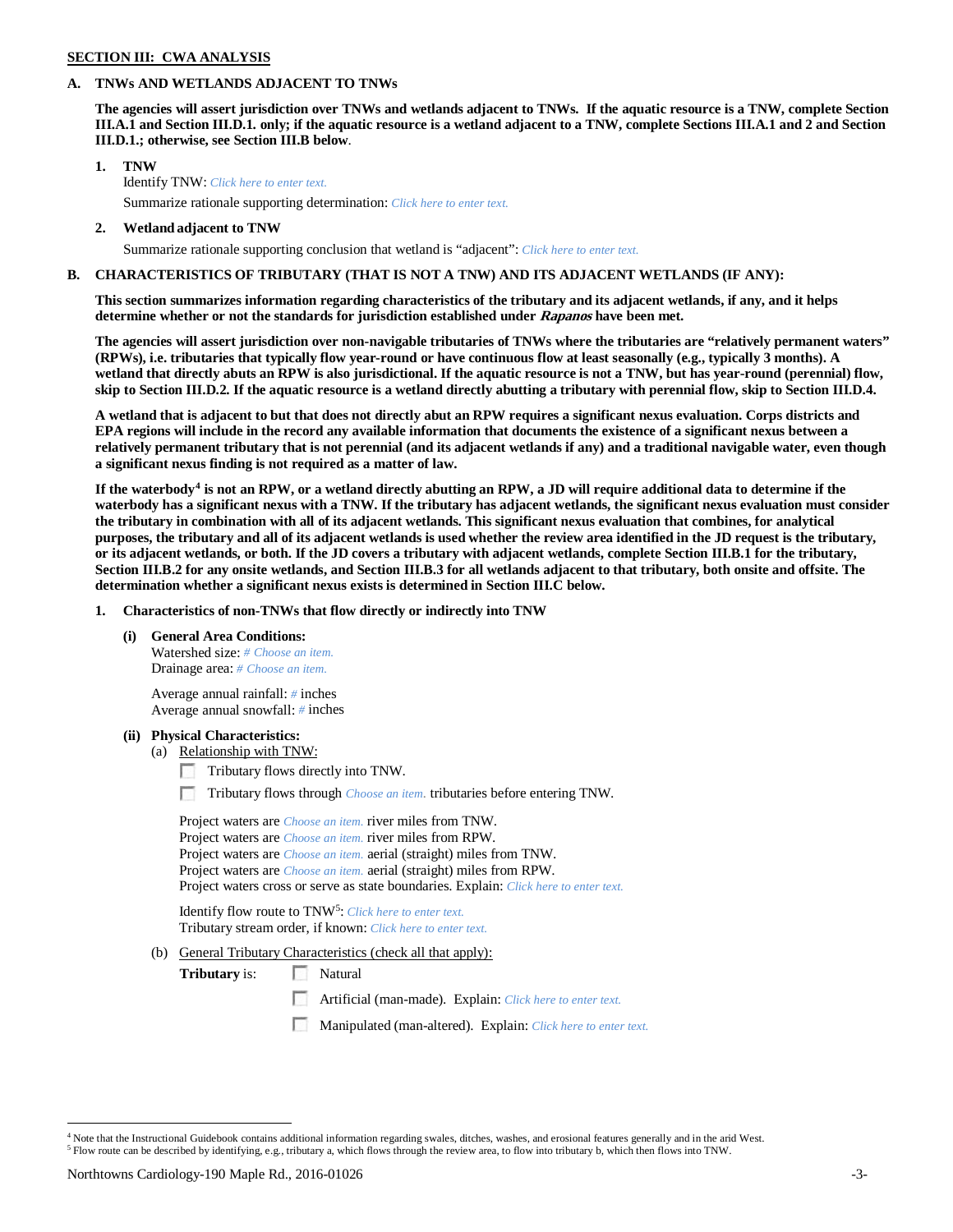|                                                                                                                                                                                                                                                                                                                                                                                                                                                                                                                                                                                                                                                                                                                                                                                                                                                                                                                               | Tributary properties with respect to top of bank (estimate):<br>Average width: # feet<br>Average depth: # feet<br>Average side slopes: Choose an item.                                                                                                                                                                                                                                                                                                                                                                                         |                                                                                                                                                                                                                                 |                       |    |                                                     |                                                                                     |
|-------------------------------------------------------------------------------------------------------------------------------------------------------------------------------------------------------------------------------------------------------------------------------------------------------------------------------------------------------------------------------------------------------------------------------------------------------------------------------------------------------------------------------------------------------------------------------------------------------------------------------------------------------------------------------------------------------------------------------------------------------------------------------------------------------------------------------------------------------------------------------------------------------------------------------|------------------------------------------------------------------------------------------------------------------------------------------------------------------------------------------------------------------------------------------------------------------------------------------------------------------------------------------------------------------------------------------------------------------------------------------------------------------------------------------------------------------------------------------------|---------------------------------------------------------------------------------------------------------------------------------------------------------------------------------------------------------------------------------|-----------------------|----|-----------------------------------------------------|-------------------------------------------------------------------------------------|
|                                                                                                                                                                                                                                                                                                                                                                                                                                                                                                                                                                                                                                                                                                                                                                                                                                                                                                                               |                                                                                                                                                                                                                                                                                                                                                                                                                                                                                                                                                | Primary tributary substrate composition (check all that apply):<br>Silts<br>Cobbles<br>Bedrock<br>Other. Explain: Click here to enter text.                                                                                     | Sands<br>Gravel<br>L. |    | Vegetation. Type/% cover: Click here to enter text. | Concrete<br>Muck                                                                    |
| (c)                                                                                                                                                                                                                                                                                                                                                                                                                                                                                                                                                                                                                                                                                                                                                                                                                                                                                                                           | Tributary condition/stability [e.g., highly eroding, sloughing banks]. Explain: Click here to enter text.<br>Presence of run/riffle/pool complexes. Explain: Click here to enter text.<br>Tributary geometry: Choose an item.<br>Tributary gradient (approximate average slope): #%<br>Flow:<br>Tributary provides for: Seasonal Flow<br>Estimate average number of flow events in review area/year: Choose an item.<br>Describe flow regime: Click here to enter text.<br>Other information on duration and volume: Click here to enter text. |                                                                                                                                                                                                                                 |                       |    |                                                     |                                                                                     |
|                                                                                                                                                                                                                                                                                                                                                                                                                                                                                                                                                                                                                                                                                                                                                                                                                                                                                                                               | Surface flow is: Choose an item. Characteristics: Click here to enter text.<br>Subsurface flow: Choose an item. Explain findings: Click here to enter text.<br>Dye (or other) test performed: Click here to enter text.                                                                                                                                                                                                                                                                                                                        |                                                                                                                                                                                                                                 |                       |    |                                                     |                                                                                     |
| Tributary has (check all that apply):<br>$\Box$ Bed and banks<br>$\Box$ OHWM <sup>6</sup> (check all indicators that apply):<br>$\Box$ clear, natural line impressed on the bank $\Box$ the presence of litter and debris<br>changes in the character of soil<br>destruction of terrestrial vegetation<br>the presence of wrack line<br>$\Box$ shelving<br>$\Box$ vegetation matted down, bent, or absent $\Box$<br>sediment sorting<br>leaf litter disturbed or washed away<br>scour<br>n.<br>sediment deposition<br>multiple observed or predicted flow events<br><b>COLLEGE</b><br>L.<br>water staining<br>abrupt change in plant community Click here to enter text.<br>other (list): Click here to enter text.<br>$\blacksquare$ Discontinuous OHWM. <sup>7</sup> Explain: Click here to enter text.<br>If factors other than the OHWM were used to determine lateral extent of CWA jurisdiction (check all that apply): |                                                                                                                                                                                                                                                                                                                                                                                                                                                                                                                                                |                                                                                                                                                                                                                                 |                       |    |                                                     |                                                                                     |
|                                                                                                                                                                                                                                                                                                                                                                                                                                                                                                                                                                                                                                                                                                                                                                                                                                                                                                                               | <b>Chemical Characteristics:</b>                                                                                                                                                                                                                                                                                                                                                                                                                                                                                                               | High Tide Line indicated by:<br>oil or scum line along shore objects<br>$\Box$ fine shell or debris deposits (foreshore) $\Box$<br>physical markings/characteristics<br>tidal gauges<br>other (list): Click here to enter text. |                       | R. | survey to available datum;<br>physical markings;    | Mean High Water Mark indicated by:<br>vegetation lines/changes in vegetation types. |

Characterize tributary (e.g., water color is clear, discolored, oily film; water quality; general watershed characteristics, etc.). Explain: *Click here to enter text.*

Identify specific pollutants, if known: *Click here to enter text.*

(iii)

<span id="page-3-1"></span><span id="page-3-0"></span> <sup>6</sup>A natural or man-made discontinuity in the OHWM does not necessarily sever jurisdiction (e.g., where the stream temporarily flows underground, or where the OHWM has been removed by development or agricultural practices). Where there is a break in the OHWM that is unrelated to the waterbody's flow regime (e.g., flow over a rock outcrop or through a culvert), the agencies will look for indicators of flow above and below the break. 7Ibid.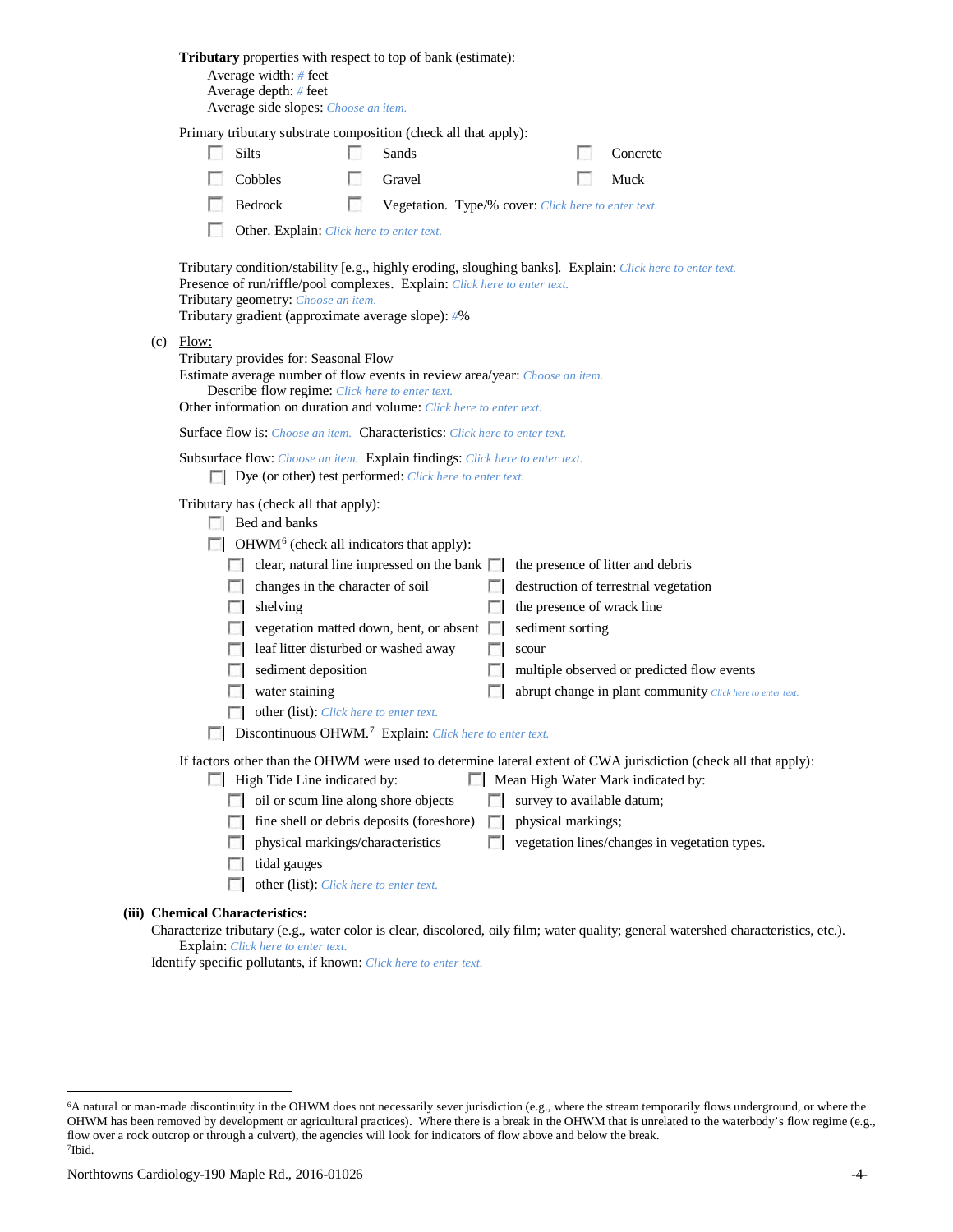### **(iv) Biological Characteristics. Channel supports (check all that apply):**

- Riparian corridor. Characteristics (type, average width): *Click here to enter text.*
- Wetland fringe. Characteristics: *Click here to enter text.*
- **Habitat for:** 
	- Federally Listed species. Explain findings: *Click here to enter text.*
	- Fish/spawn areas. Explain findings: *Click here to enter text.*
	- Other environmentally-sensitive species. Explain findings: *Click here to enter text.*
	- n Aquatic/wildlife diversity. Explain findings: *Click here to enter text.*

#### **2. Characteristics of wetlands adjacent to non-TNW that flow directly or indirectly into TNW**

#### **(i) Physical Characteristics:**

- (a) General Wetland Characteristics:
	- Properties:

Wetland size: *#* acres Wetland type. Explain: *Click here to enter text.*

Wetland quality. Explain: *Click here to enter text.*

Project wetlands cross or serve as state boundaries. Explain: *Click here to enter text.*

(b) General Flow Relationship with Non-TNW: Flow is: *Choose an item.* Explain: *Click here to enter text.*

Surface flow is: *Choose an item.* Characteristics: *Click here to enter text.*

Subsurface flow: *Choose an item.* Explain findings: *Click here to enter text.*

Dye (or other) test performed: *Click here to enter text.*

### (c) Wetland Adjacency Determination with Non-TNW:

- $\Box$  Directly abutting
- $\triangledown$  Not directly abutting
	- E. Discrete wetland hydrologic connection. Explain: *Click here to enter text.*
	- $\overline{\phantom{a}}$ Ecological connection. Explain: *Click here to enter text.*
	- **The Contract of the Contract of the Contract of the Contract of the Contract of the Contract of the Contract of the Contract of the Contract of the Contract of the Contract of the Contract of the Contract of the Contract** Separated by berm/barrier. Explain: *Click here to enter text.*
- (d) Proximity (Relationship) to TNW

Project wetlands are *Choose an item.* river miles from TNW. Project waters are *Choose an item.* aerial (straight) miles from TNW. Flow is from: *Choose an item.* Estimate approximate location of wetland as within the *Choose an item.* floodplain.

#### **(ii) Chemical Characteristics:**

Characterize wetland system (e.g., water color is clear, brown, oil film on surface; water quality; general watershed characteristics; etc.). Explain: *Click here to enter text.*

Identify specific pollutants, if known: *Click here to enter text.*

### **(iii) Biological Characteristics. Wetland supports (check all that apply):**

- Riparian buffer. Characteristics (type, average width): *Click here to enter text.*
- Vegetation type/percent cover. Explain: *Click here to enter text.*
- **Habitat for:** 
	- Federally Listed species. Explain findings: *Click here to enter text.*
	- Fish/spawn areas. Explain findings: *Click here to enter text*.
	- Other environmentally-sensitive species. Explain findings: *Click here to enter text.*
	- Aquatic/wildlife diversity. Explain findings: *Click here to enter text.*

### **3. Characteristics of all wetlands adjacent to the tributary (if any)**

All wetland(s) being considered in the cumulative analysis: *Choose an item.* Approximately (*#*) acres in total are being considered in the cumulative analysis.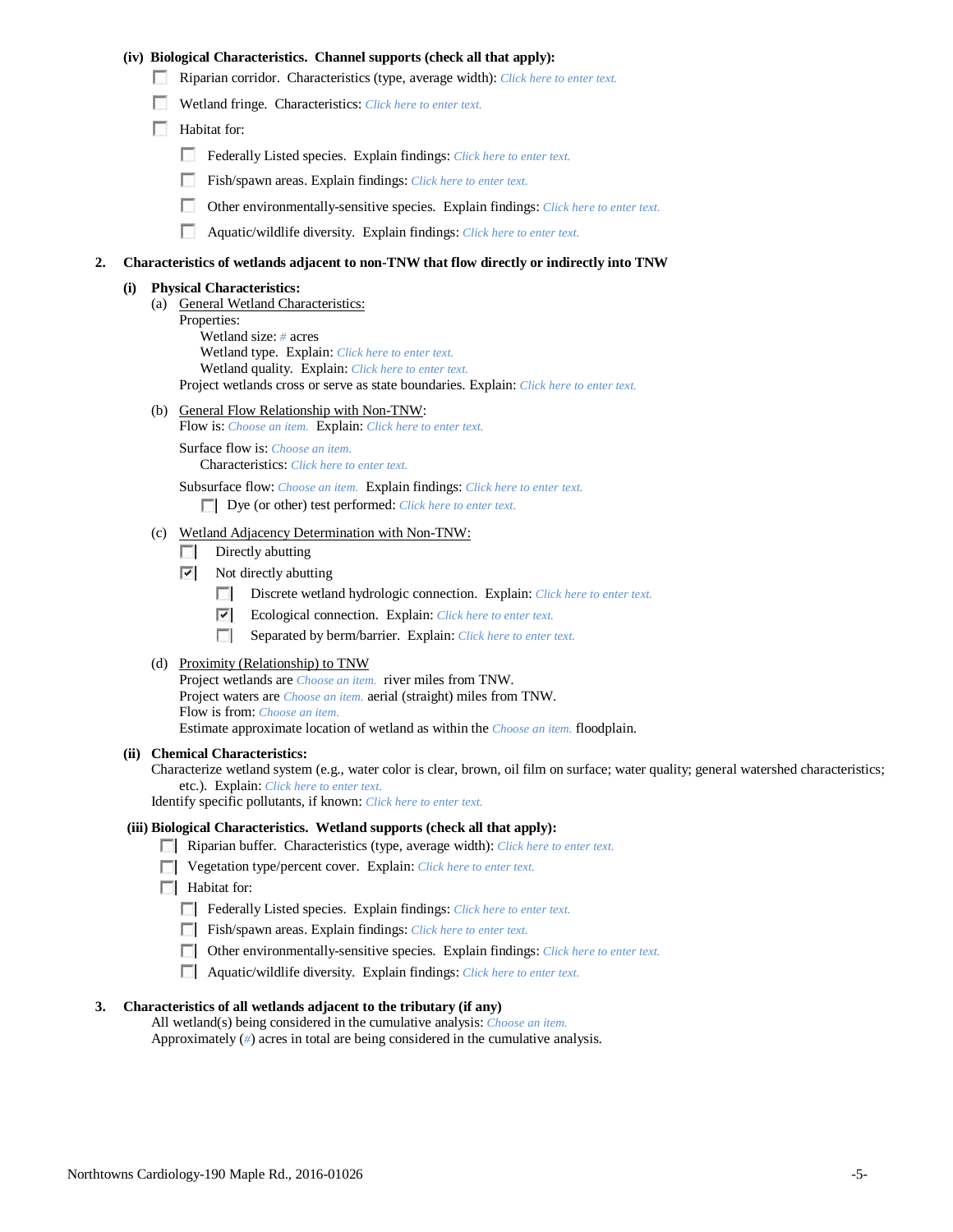| Directly abuts? $(Y/N)$ | Size (in acres) | Directly abuts? $(Y/N)$ | Size (in acres) |
|-------------------------|-----------------|-------------------------|-----------------|
| V/N                     |                 |                         |                 |
| Y/N                     |                 | Y/N                     |                 |
| Y/N                     |                 |                         |                 |
| Y/N                     |                 |                         |                 |

Summarize overall biological, chemical and physical functions being performed: *Click here to enter text.*

## **C. SIGNIFICANT NEXUS DETERMINATION**

**A significant nexus analysis will assess the flow characteristics and functions of the tributary itself and the functions performed by any wetlands adjacent to the tributary to determine if they significantly affect the chemical, physical, and biological integrity of a TNW. For each of the following situations, a significant nexus exists if the tributary, in combination with all of its adjacent wetlands, has more than a speculative or insubstantial effect on the chemical, physical and/or biological integrity of a TNW. Considerations when evaluating significant nexus include, but are not limited to the volume, duration, and frequency of the flow of water in the tributary and its proximity to a TNW, and the functions performed by the tributary and all its adjacent wetlands. It is not appropriate to determine significant nexus based solely on any specific threshold of distance (e.g. between a tributary and its adjacent wetland or between a tributary and the TNW). Similarly, the fact an adjacent wetland lies within or outside of a floodplain is not solely determinative of significant nexus.** 

### **Draw connections between the features documented and the effects on the TNW, as identified in the** *Rapanos* **Guidance and discussed in the Instructional Guidebook. Factors to consider include, for example:**

- Does the tributary, in combination with its adjacent wetlands (if any), have the capacity to carry pollutants or flood waters to TNWs, or to reduce the amount of pollutants or flood waters reaching a TNW?
- Does the tributary, in combination with its adjacent wetlands (if any), provide habitat and lifecycle support functions for fish and other species, such as feeding, nesting, spawning, or rearing young for species that are present in the TNW?
- Does the tributary, in combination with its adjacent wetlands (if any), have the capacity to transfer nutrients and organic carbon that support downstream foodwebs?
- Does the tributary, in combination with its adjacent wetlands (if any), have other relationships to the physical, chemical, or biological integrity of the TNW?

## *Note: the above list of considerations is not inclusive and other functions observed or known to occur should be documented below:*

- **1. Significant nexus findings for non-RPW that has no adjacent wetlands and flows directly or indirectly into TNWs.** Explain findings of presence or absence of significant nexus below, based on the tributary itself, then go to Section III.D: *Click here to enter text.*
- **2. Significant nexus findings for non-RPW and its adjacent wetlands, where the non-RPW flows directly or indirectly into TNWs.**  Explain findings of presence or absence of significant nexus below, based on the tributary in combination with all of its adjacent wetlands, then go to Section III.D: *Click here to enter text.*
- **3. Significant nexus findings for wetlands adjacent to an RPW but that do not directly abut the RPW.** Explain findings of presence or absence of significant nexus below, based on the tributary in combination with all of its adjacent wetlands, then go to Section III.D: *Click here to enter text.*

# **D. DETERMINATIONS OF JURISDICTIONAL FINDINGS. THE SUBJECT WATERS/WETLANDS ARE (CHECK ALL THAT APPLY):**

- **1. TNWs and Adjacent Wetlands.** Check all that apply and provide size estimates in review area:
	- TNWs: *#* linear feet *#* width (ft), Or, *#* acres.
	- **Wetlands adjacent to TNWs: # acres.**
- **2. RPWs that flow directly or indirectly into TNWs.**
	- Tributaries of TNWs where tributaries typically flow year-round are jurisdictional. Provide data and rationale indicating that tributary is perennial: *Click here to enter text.*.
	- Tributaries of TNW where tributaries have continuous flow "seasonally" (e.g., typically three months each year) are jurisdictional. Data supporting this conclusion is provided at Section III.B. Provide rationale indicating that tributary flows seasonally: *Click here to enter text.*.

Provide estimates for jurisdictional waters in the review area (check all that apply):

- Tributary waters: # linear feet # width (ft).
- Other non-wetland waters: *#* acres.

Identify type(s) of waters: *Click here to enter text.*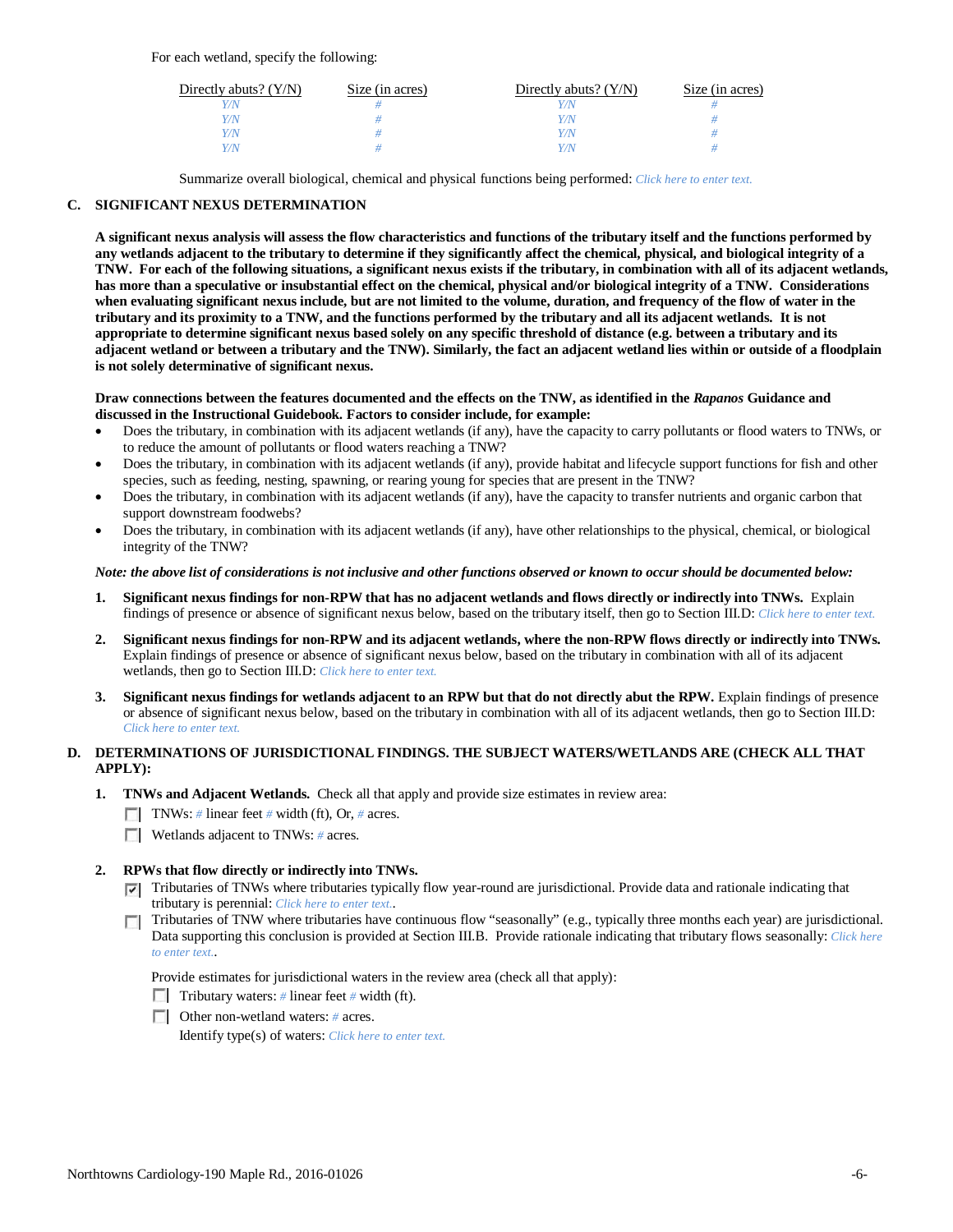## **3. Non-RPWs[8](#page-6-0) that flow directly or indirectly into TNWs.**

Waterbody that is not a TNW or an RPW, but flows directly or indirectly into a TNW, and it has a significant nexus with a TNW is jurisdictional. Data supporting this conclusion is provided at Section III.C.

Provide estimates for jurisdictional waters within the review area (check all that apply):

- Tributary waters: # linear feet # width (ft).
- **Other non-wetland waters: # acres.** 
	- Identify type(s) of waters: *Click here to enter text.*

### **4. Wetlands directly abutting an RPW that flow directly or indirectly into TNWs.**

- **Wetlands directly abut RPW and thus are jurisdictional as adjacent wetlands.** 
	- $\Box$  Wetlands directly abutting an RPW where tributaries typically flow year-round. Provide data and rationale indicating that tributary is perennial in Section III.D.2, above. Provide rationale indicating that wetland is directly abutting an RPW: *Click here to enter text.*
	- Wetlands directly abutting an RPW where tributaries typically flow "seasonally." Provide data indicating that tributary is seasonal in Section III.B and rationale in Section III.D.2, above. Provide rationale indicating that wetland is directly abutting an RPW: *Click here to enter text.*

Provide acreage estimates for jurisdictional wetlands in the review area: *#* acres.

- **5. Wetlands adjacent to but not directly abutting an RPW that flow directly or indirectly into TNWs.**
	- $\Box$  Wetlands that do not directly abut an RPW, but when considered in combination with the tributary to which they are adjacent and with similarly situated adjacent wetlands, have a significant nexus with a TNW are jurisidictional. Data supporting this conclusion is provided at Section III.C.

Provide acreage estimates for jurisdictional wetlands in the review area: *#* acres.

- **6. Wetlands adjacent to non-RPWs that flow directly or indirectly into TNWs.** 
	- Wetlands adjacent to such waters, and have when considered in combination with the tributary to which they are adjacent  $\mathcal{L}$ and with similarly situated adjacent wetlands, have a significant nexus with a TNW are jurisdictional. Data supporting this conclusion is provided at Section III.C.

Provide estimates for jurisdictional wetlands in the review area: *#* acres.

### **7. Impoundments of jurisdictional waters. [9](#page-6-1)**

As a general rule, the impoundment of a jurisdictional tributary remains jurisdictional.

- Demonstrate that impoundment was created from "waters of the U.S.," or
- Demonstrate that water meets the criteria for one of the categories presented above (1-6), or
- n Demonstrate that water is isolated with a nexus to commerce (see E below).
- **E. ISOLATED [INTERSTATE OR INTRA-STATE] WATERS, INCLUDING ISOLATED WETLANDS, THE USE, DEGRADATION OR DESTRUCTION OF WHICH COULD AFFECT INTERSTATE COMMERCE, INCLUDING ANY SUCH WATERS (CHECK ALL THAT APPLY):[10](#page-6-2)**
	- which are or could be used by interstate or foreign travelers for recreational or other purposes.
	- from which fish or shellfish are or could be taken and sold in interstate or foreign commerce.
	- which are or could be used for industrial purposes by industries in interstate commerce.
	- Interstate isolated waters.Explain: *Click here to enter text.*
	- Other factors.Explain: *Click here to enter text.*

### **Identify water body and summarize rationale supporting determination:** *Click here to enter text.*

Provide estimates for jurisdictional waters in the review area (check all that apply):

- Tributary waters: # linear feet # width (ft).
- Other non-wetland waters: *#* acres.

Identify type(s) of waters: *Click here to enter text.*

Wetlands: *#* acres.

 $\frac{1}{8}$ See Footnote # 3.

<span id="page-6-1"></span><span id="page-6-0"></span><sup>&</sup>lt;sup>9</sup> To complete the analysis refer to the key in Section III.D.6 of the Instructional Guidebook.

<span id="page-6-2"></span><sup>&</sup>lt;sup>10</sup> Prior to asserting or declining CWA jurisdiction based solely on this category, Corps Districts will elevate the action to Corps and EPA HQ for review consistent with the process described in the Corps/EPA *Memorandum Regarding CWA Act Jurisdiction Following Rapanos.*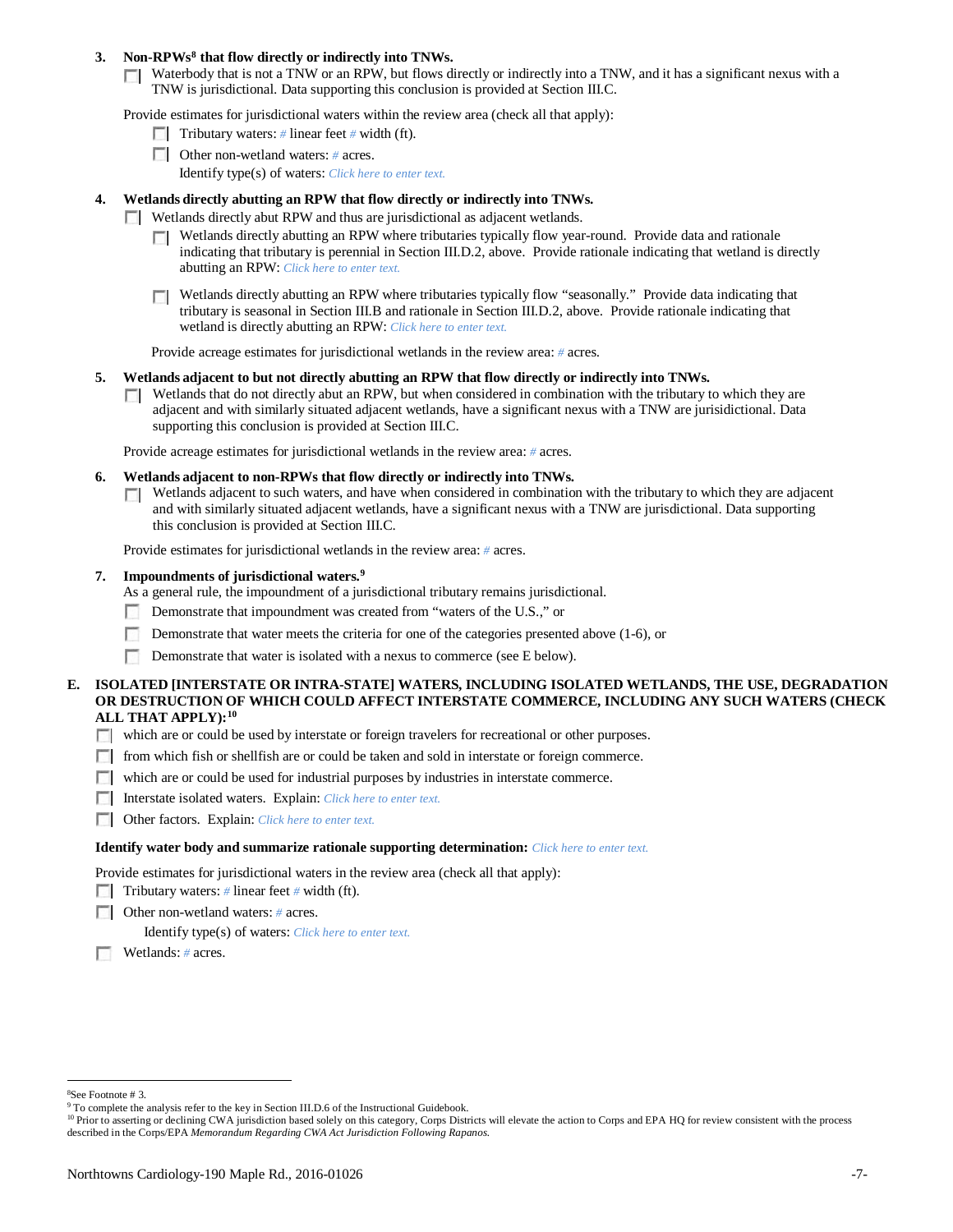|  | F. NON-JURISDICTIONAL WATERS. INCLUDING WETLANDS (CHECK ALL THAT APPLY): |  |  |  |
|--|--------------------------------------------------------------------------|--|--|--|
|--|--------------------------------------------------------------------------|--|--|--|

|  | If potential wetlands were assessed within the review area, these areas did not meet the criteria in the 1987 Corps of Engineers |  |
|--|----------------------------------------------------------------------------------------------------------------------------------|--|
|  | Wetland Delineation Manual and/or appropriate Regional Supplements.                                                              |  |

- Review area included isolated waters with no substantial nexus to interstate (or foreign) commerce.
	- **Prior to the Jan 2001 Supreme Court decision in "***SWANCC*," the review area would have been regulated based solely on the "Migratory Bird Rule" (MBR).
	- Waters do not meet the "Significant Nexus" standard, where such a finding is required for jurisdiction. Explain: *Click here to enter text.*
- F Other: (explain, if not covered above): *Click here to enter text.*

Provide acreage estimates for non-jurisdictional waters in the review area, where the sole potential basis of jurisdiction is the MBR factors (i.e., presence of migratory birds, presence of endangered species, use of water for irrigated agriculture), using best professional judgment (check all that apply):

Non-wetland waters (i.e., rivers, streams): *#* linear feet *#* width (ft).

|  |  | Lakes/ponds: $# \, \text{acres.}$ |  |  |
|--|--|-----------------------------------|--|--|
|--|--|-----------------------------------|--|--|

⊽

г

- **1999** Other non-wetland waters: *#* acres. List type of aquatic resource: *Click here to enter text.*.
- $\triangledown$  Wetlands: 1.2 acres.

Provide acreage estimates for non-jurisdictional waters in the review area that do not meet the "Significant Nexus" standard, where such a finding is required for jurisdiction (check all that apply):

- Non-wetland waters (i.e., rivers, streams): *#* linear feet *#* width (ft).
- Lakes/ponds: *#* acres.
- Other non-wetland waters: # acres. List type of aquatic resource: *Click here to enter text.*.
- Wetlands: *#* acres.

## **SECTION IV: DATA SOURCES.**

- **A. SUPPORTING DATA. Data reviewed for JD (check all that apply -** checked items shall be included in case file and, where checked and requested, appropriately reference sources below):
	- Maps, plans, plots or plat submitted by or on behalf of the applicant/consultant: *Click here to enter text.*
	- Data sheets prepared/submitted by or on behalf of the applicant/consultant.
		- Office concurs with data sheets/delineation report.
		- Office does not concur with data sheets/delineation report.
	- Data sheets prepared by the Corps: *Click here to enter text.*
	- **Corps navigable waters' study:** *Click here to enter text.*
	- U.S. Geological Survey Hydrologic Atlas: *Click here to enter text.*
		- USGS NHD data.

п

- USGS 8 and 12 digit HUC maps.
- U.S. Geological Survey map(s). Cite scale & quad name: *Click here to enter text.*
- USDA Natural Resources Conservation Service Soil Survey. Citation: *Click here to enter text.*
- National wetlands inventory map(s). Cite name: *Click here to enter text.* ⊽
- State/Local wetland inventory map(s): *Click here to enter text.*
- FEMA/FIRM maps: *Click here to enter text.*
- 100-year Floodplain Elevation is: *Click here to enter text.* (National Geodectic Vertical Datum of 1929)
- **Photographs: Aerial (Name & Date):** *Click here to enter text.* 
	- or Other (Name & Date): *Click here to enter text.*
- **Previous determination(s). File no. and date of response letter:** *Click here to enter text.*
- Applicable/supporting case law: *Click here to enter text.* E.
- Applicable/supporting scientific literature: *Click here to enter text.*  $\sim$
- Other information (please specify): *Click here to enter text.*  $\overline{a}$

**B. ADDITIONAL COMMENTS TO SUPPORT JD: Wetland A is outside Department of the Army jurisdiction as it does not meet the criteria for a jurisdictional water of the United States according to 33 CFR Part 328.3(a)(1-7) as follows:** does not/has not supported interstate or foreign commerce; is not an interstate water/wetland; the degradation or destruction of which would not affect interstate or foreign commerce and does not include such waters: which are or could be used by interstate or foreign travelers for recreational or other purposes; or from which fish or shellfish are or could be taken and sold in interstate or foreign commerce; or which are used or could be used for industrial purpose by industries in interstate commerce is not an impoundment of water otherwise defined as WOUS under the definition; is not a tributary of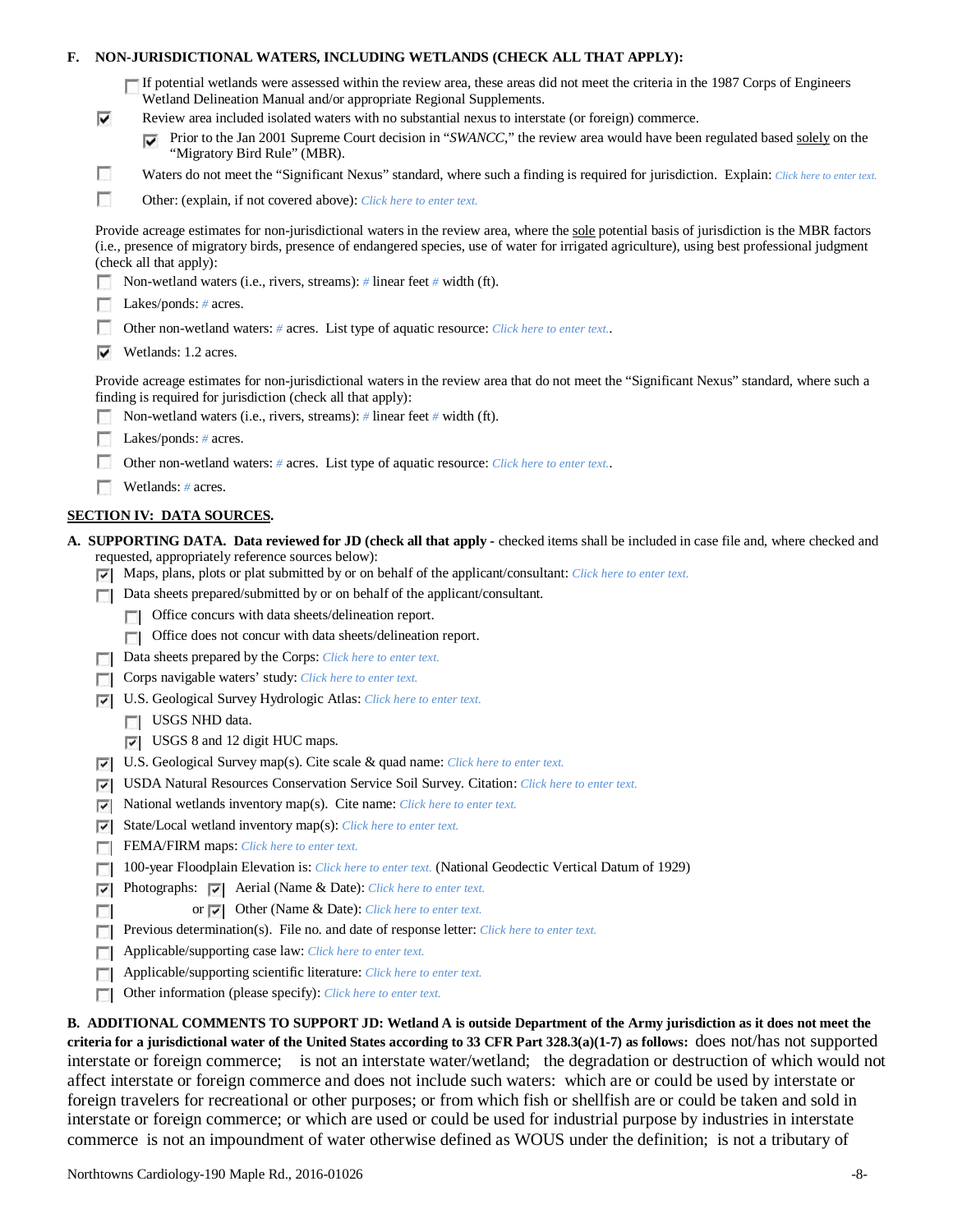waters identified in paragraphs (a)(1)-(4) of this section; is not a territorial sea; **is not wetland adjacent to waters (other than waters that are themselves wetlands) identified in paragraphs (a)(1)-(6) of this section;**